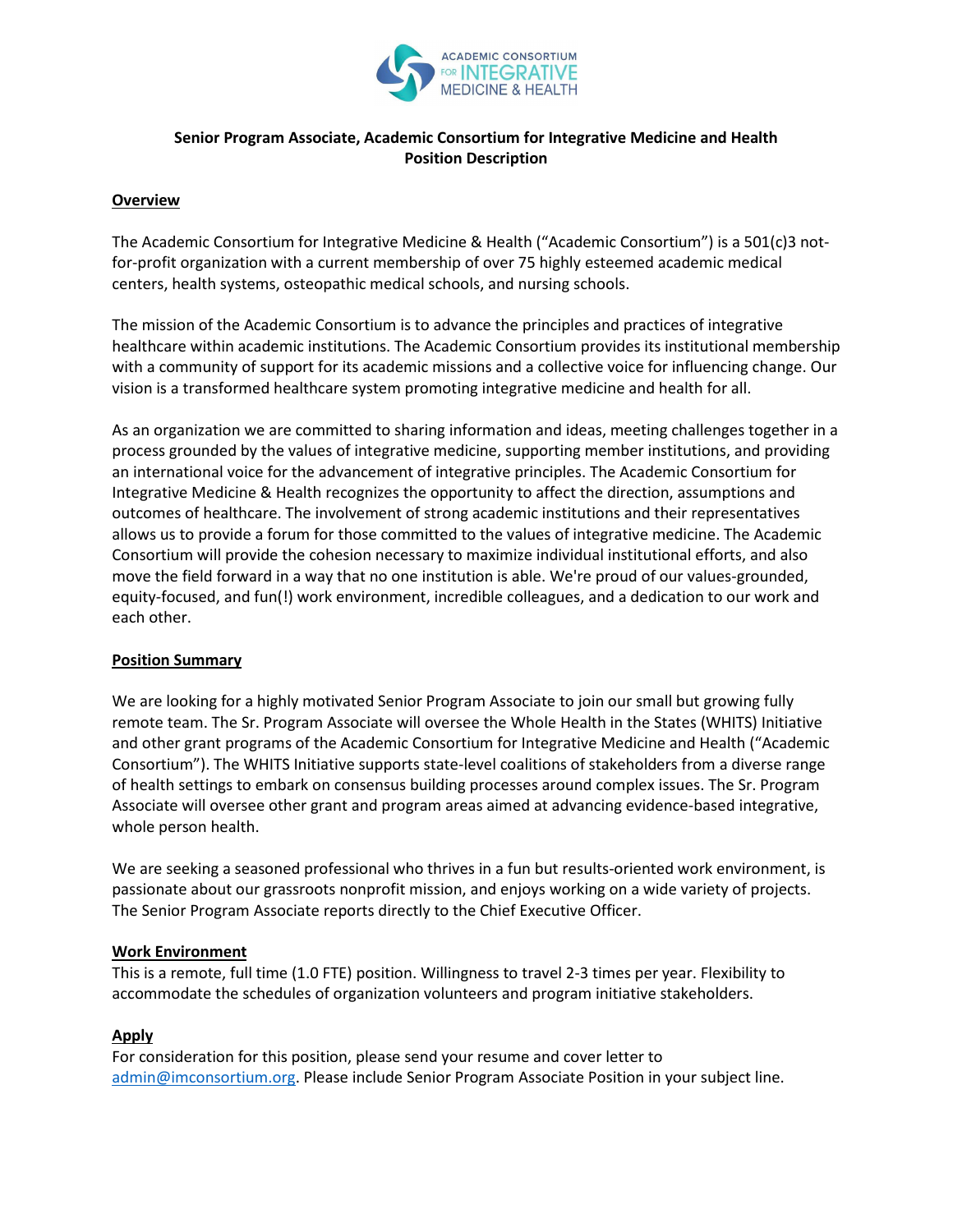

## **Key Responsibilities**

- Research: Conduct extensive online research of federal and state laws, regulations, and policies including Medicaid state plan amendments, federal waiver terms and conditions, guidance from CMS, etc. Conduct online searches for peer-reviewed research using MEDLINE and other similar databases. And conduct research for health and human service programs, and policies and handbooks for private and public health payers. Develop interview and focus group protocols and conduct interviews/focus groups with key informants, as needed. Identify relevant research studies, additional grey literature, clinical practice guidelines, and policy documents, and determine their relevance to the research question(s)
- Analysis and Writing: Synthesize and analyze information and findings for stakeholders relating to best evidence and best practices for policy implementation success beyond simply summarizing findings from research. Translate findings and analysis into an array of written products for state consideration and decision-making purposes. Summarize key findings, draft interim and final reports. Apply knowledge of Medicaid administration principles to understand program rules and identify and develop opportunities and pathways for program design that are in line with Medicaid authorities. Conduct literature reviews and draft scientific articles for peer reviewed publications. Create and manage references in a citation management software program (e.g., EndNote)
- Project Management and/or Program Support: Build collaborative work products with other team members, and revise and iterate work products to address the policy and pragmatic circumstances facing grant stakeholders. Work closely with colleagues to provide research and technical assistance to local, state and national policy makers and state agency leaders. Provide leadership and serve as a policy resource on multi-disciplinary project teams. Develop and maintain effective relationships with all stakeholders including external project participants, non-profit and state and federal governmental organizations and community groups, for relevant Academic Consortium projects. This will also include working with internal membership partners and volunteers.
- Oversee Grant Timelines, Deliverables and Reporting: Partnering closely with the CEO, staff and project consultants to design, plan, manage & oversee the full life cycle of assigned projects. Track and oversee grant deliverables, draft and finalize final reports in collaboration with CEO and staff.
- Communications and Dissemination: Present research findings to partners via webinar or inperson meetings and conferences. Represent the Academic Consortium at selected national and state-level conferences, meetings and other events, preparing materials for distribution and making presentations that effectively communicate research and the organization's goals and mission. Prepare, draft, finalize and make oral presentations to new and existing stakeholder/stakeholder audiences. Design and develop presentation panels and plan policy workshops and forums.

### **Required Qualifications:**

- Master's degree in public health, public policy or other relevant field of study, or a combination of education and equivalent experience
- Five years experience in health services research or public program policy analysis
- Two years experience managing complex or high profile programs or projects
- Ability to approach research, written projects, and presentations with a non-partisan perspective
- Experience conducting peer-reviewed and grey literature reviews